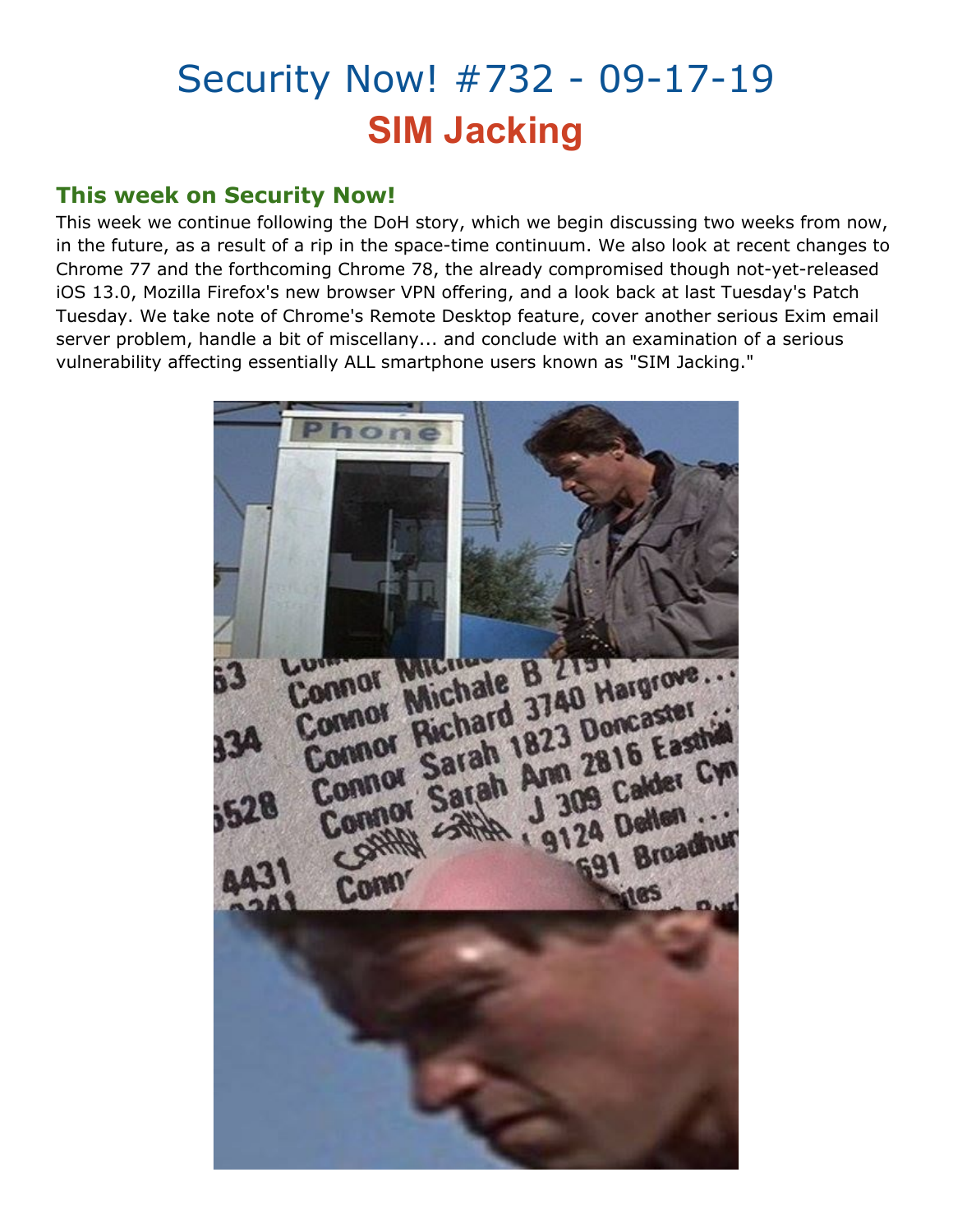## **Security News**

### **Chrome Follows Mozilla to DoH with a Twist**

Google has announced that they, too, will soon be performing a trial of DNS-over-HTTPS (DoH) in the Chrome beta 78 releasing this Thursday, September 19th. (We're currently at release 77).

What's interesting is that, rather than having Chrome pre-configured with a default DoH server like their own, Google will, instead, attempt to PRESERVE whatever DNS the user already has chosen. I LOVE this idea, and it would be =VERY= cool if they were to probe the user's currently-selected DNS for DoH support, test it locally, then switch to it. But apparently that's a bit too aggressive, at least initially. So they will be doing this ONLY if their user has already configured their DNS to one of six providers:

| Cleanbrowsing | Cloudflare | DNS.SB |
|---------------|------------|--------|
| Google        | OpenDNS    | Quad9  |

So, initially, for a small group of users running Chrome 78 beta. Google will be running an experiment that checks if their DNS provider is part of that short list of known DoH-compatible providers. If a user's DNS provider is part of the list, Chrome will automatically upgrade to that provider's DoH server to perform DNS resolution. And if they are not already using one of those servers, nothing will change. This will be happening on all Chrome platforms other than Linux and iOS. And on Android 9 and later, if a user has already configured a DNS-over-TLS provider, Chrome will use that instead and only use the ones from their list if there's an error.

By cleverly leaving the DNS provider as-is and only upgrading to the provider's equivalent DoH service, the user experience should remain the same. For instance, any malware site protections or parental control features offered by the DNS provider would continue to work. If DoH fails, Chrome will revert to the provider's regular DNS service. And any of these early-adopter users will be able to opting out of the experiment by disabling the flag at chrome://flags/#dns-over-https.

On the Mozilla side, and thanks to the time machine we used last Saturday to record podcast #734, I happen to know that two weeks from now, on our "Joy of Sync" podcast #734, we'll be discussing Mozilla's own move to begin experimenting with enabling DoH-by-Default for their users. But it turns out that as news of Mozilla's plans spread, which, by the way, I was unaware of two weeks from now due to a temporal paradox, Mozilla will have since received some pushback from Linux distro maintainers and some network admins. In an example quoted by BleepingComputer, OpenBSD developer Peter Hessler tweeted that OpenBSD has disabled DoH in their Firefox package in the current and future releases as "sending all DNS traffic to Cloudflare by default is not a good idea."

Kristian Köhntopp, a senior scalability engineer, stated that Mozilla is about to "break DNS" because Cloudflare will be used for DNS resolution over what was assigned by system administrator. This will leak the names of all the websites you visit in a corporate environment to Cloudflare.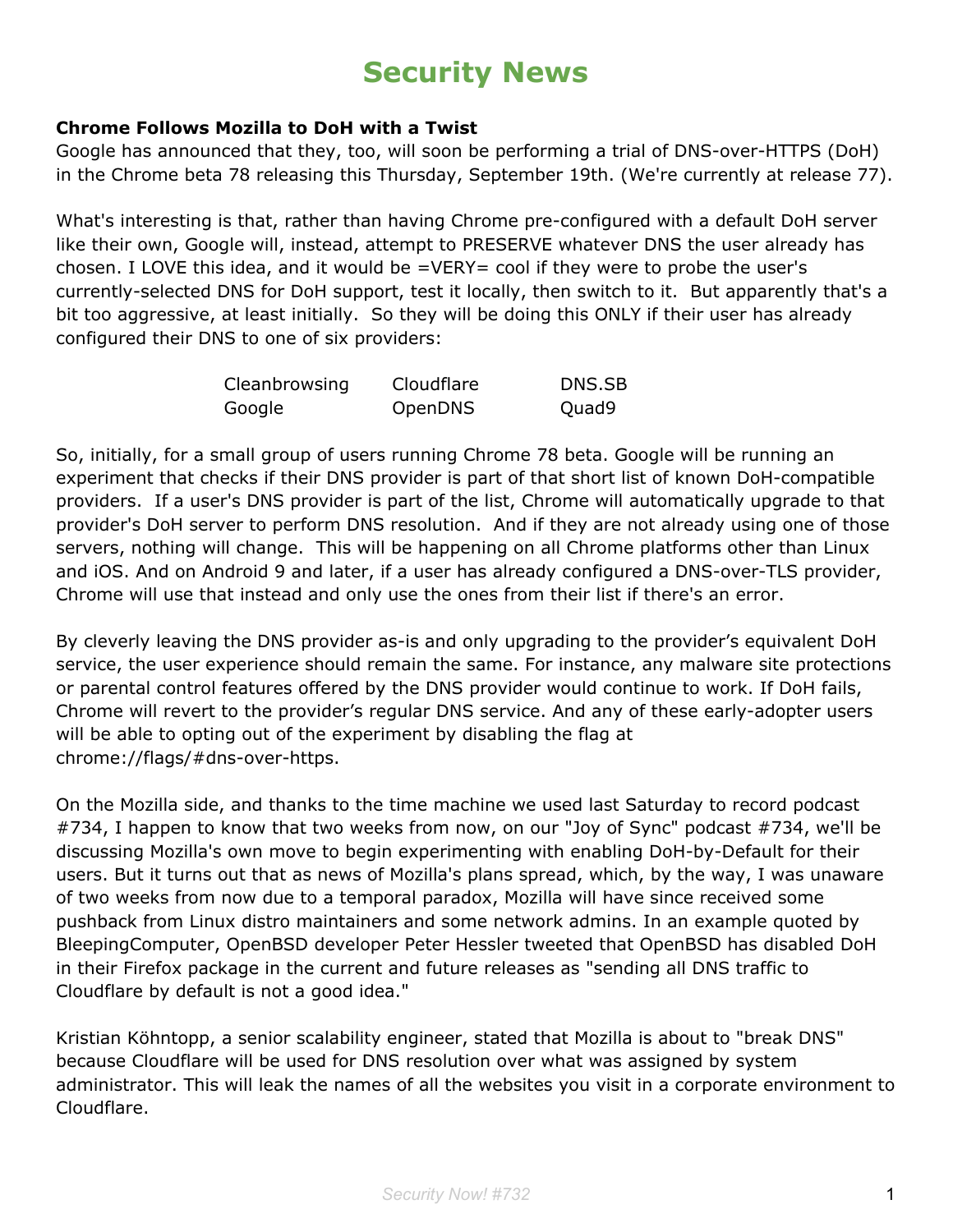### **Want to enable DoH in Chrome right now?**

You can, right now, if you wish.

Chrome currently lacks any user-interface for configuring this. But it dutifully obeys launch-time startup parameters. So, for example, in windows you would modify the startup link to add the command parameters:

```
--enable-features="dns-over-https<DoHTrial"
--force-fieldtrials="DoHTrial/Group1"
--force-fieldtrial-params="DoHTrial.Group1:server/https%3A%2F%2F1.1.1.1%2
Fdns-query/method/POST
```
For a current list of DoH servers from the DNS-over-HTTPS page on Github: <https://github.com/curl/curl/wiki/DNS-over-HTTPS#publicly-available-servers>

If Chrome is already running, shut it down and relaunch it with the enhanced link.

To verify that DoH [s](https://1.1.1.1/help)upport is now working in Chrome, access <https://1.1.1.1/help>. On the status line "Using DNS over HTTPS (DoH)" the site should display "Yes."

And a tip of the hat to ZDNet for that nifty tip!

### **Chrome drops all URL bar EV display:**

Meanwhile, there's no waiting to experience Chrome's deprecation of all display of Extended Validation certs:

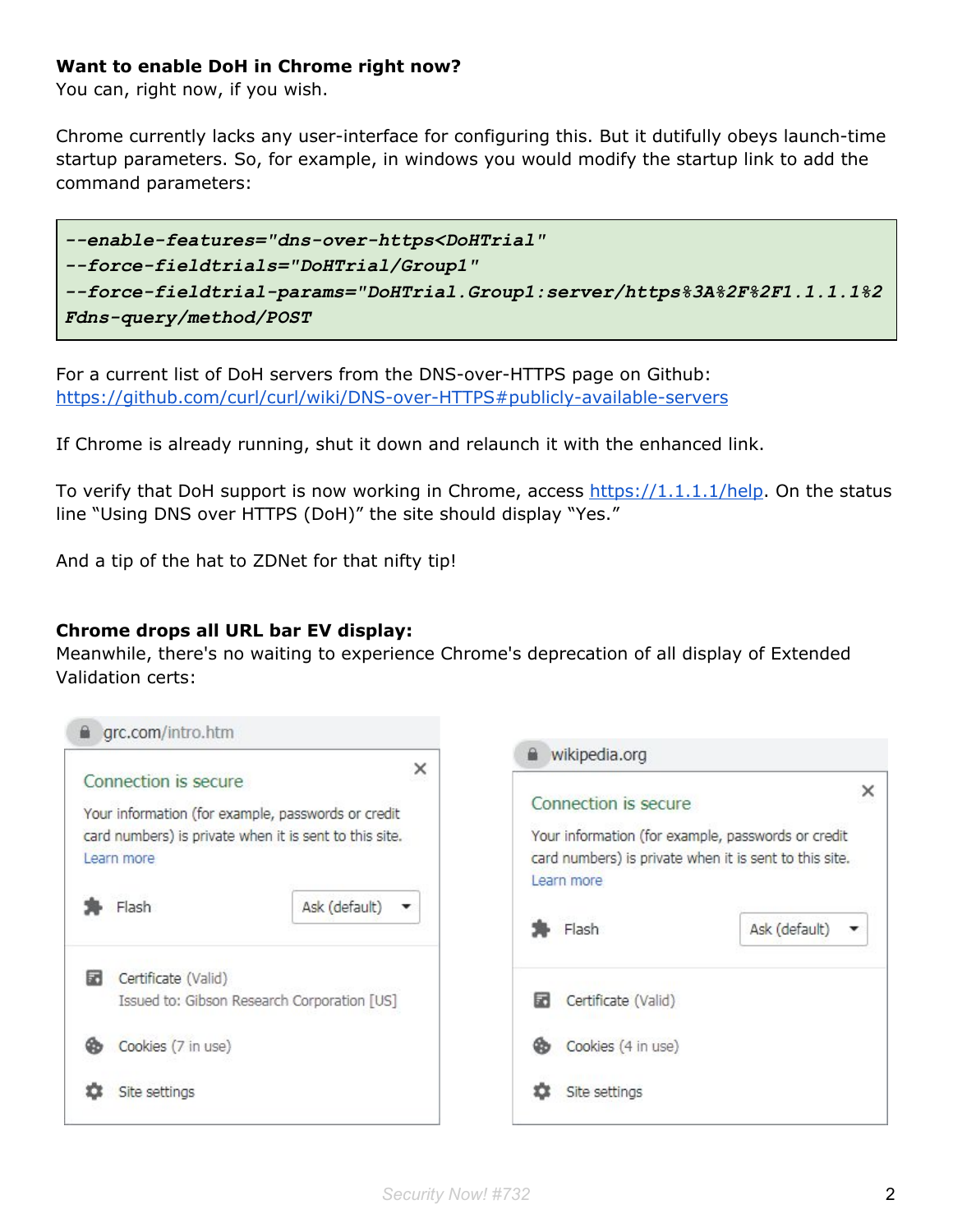Until this update, GRC's Extended Validated company name would have been proudly displayed in the URL bar. But no longer. Note, also, that the "www's" in front of BOTH domain names has been (controversially) suppressed.

Also, for the record, this release of Chrome 77 fixed a total of 36 security vulnerabilities; 1 Critical, 8 High, 17 Medium & 10 hardly-worth-mentioning.

### **Here comes iOS "Lucky" 13!**

We're supposed to get it this Thursday the 19th. And I'm excited for one feature in particular: I LOVE "swipey" phone keyboards, but I've never been happy with the 3rd-party iOS add-on keyboards... And I've tried living with them all. Gboard, Swype, SwiftKey, and so on. They each misbehave in various ways... Most often by failing to deploy on-screen when they're needed. So when I heard that iOS 13 would **finally** have that built-in I was finally excited about a new iOS release.

But it turns out that iOS 13 will be jumping to 13.1 very soon after release 13.0.0, since a headline grabbing Lock Screen Bypass bug is already known to exist, and to still exist in the "Gold Master" version of iOS 13 that has already been loaded into the many hundreds of thousands of iPhones in shipping containers out there on the high seas.

So... iOS 13 will contain a vulnerability that allows anyone to bypass the lockscreen protection to access sensitive information. Spanish security researcher Jose Rodriguez has revealed that he discovered a lockscreen bypass bug in iOS 13 that allowed him to access the full list of Contacts on his iPhone—and every piece of information saved on them. Jose discovered the newly introduced lockscreen bypass bug on his own iPhone running iOS 13 beta version and reported it to Apple exactly two months ago on July 17. However, that was apparently too late for Apple to do anything about it... so the bypass remains working in the Gold Master (GM) version of iOS 13... Which we'll all be able to obtain this coming Thursday, September 19th.

The Lockscreen bug is like those we've seen before, where someone having physical access to a target iPhone is able to trick the phone into granting them access to the full list of stored Contacts, as well as detailed information for each individual contact including their names, phone numbers, and emails—using a FaceTime call.

This is also similar to the one Jose discovered last year in iOS 12.1, just a few hours after Apple released iOS 12.1. It allowed anyone to bypass the phone's lockscreen using the built-in VoiceOver feature.

The bug requires activating a FaceTime call on a target's iPhone and then accessing Siri's voiceover support feature to obtain access to the contact list—and all of the information saved there.

This problem won't exist for long, since it's expected to be patched in iOS 13.1 which is expected to begin trickling out to the public eleven days later on Monday September 30th. So, if this really worries you, you could disable automatic updates until October 1st and jump right over to v13.1.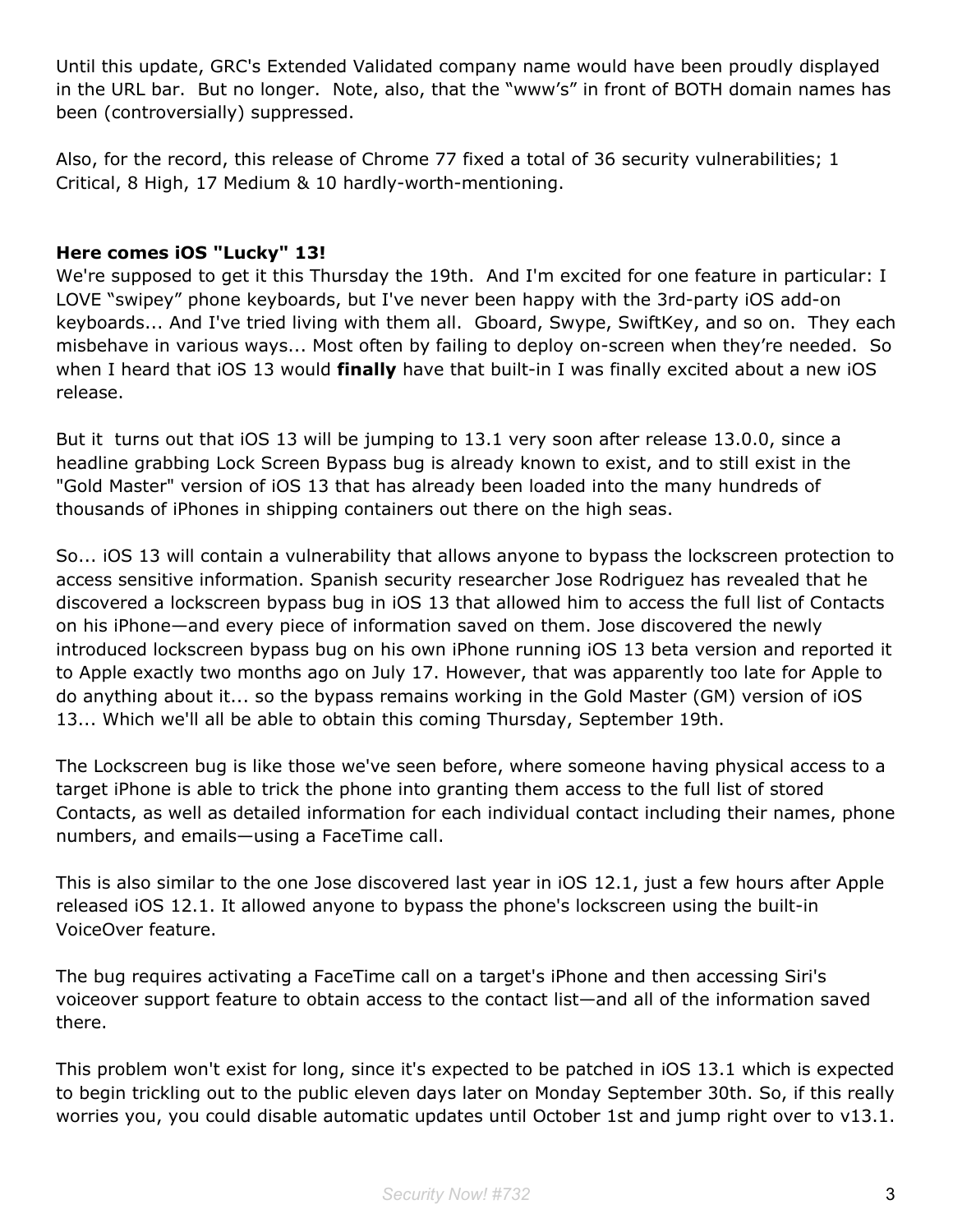### **Mozilla Launches 'Firefox Private Network' VPN Service as a Browser Extension**

So, Leo... In another of those time-travel paradoxes... In the future, two weeks from now, during episode #734, I have it on very good authority that I will mention that Cloudflare is launching a mobile device oriented VPN. Whereupon you inform me of the just-breaking news from the past, that Mozilla is also launching a privacy-focused VPN service. That takes me by surprise since, once again, we've been messing around with the space-time continuum for the benefit of our faithful listeners. We'll do anything for our listeners. So, due to the time warp, today, two weeks earlier than then, I am *now* fully up to speed on Mozilla's announcement, even though I'll know nothing about it two weeks from now ago. In any event...



Mozilla has, indeed, officially launched a new privacy-focused VPN service, called Firefox Private Network. It runs as a browser extension to encrypt all of Firefox users' online activity and limiting what websites and advertisers know about Firefox users.

The Firefox Private Network service is currently undergoing beta testing and is available only to desktop users in the United States as part of Mozilla's recently reborn "Firefox Test Pilot" program that lets users try out new experimental features before they're officially released. The Firefox Test Pilot program was initially launched by Mozilla three years ago but was shut down in January this year. Mozilla has decided to bring an updated and changed program back.

Marissa Wood, the vice president of product at Mozilla said: "The difference with the newly relaunched Test Pilot program is that these products and services may be outside the Firefox browser, and will be far more polished, and just one step shy of general public release." So this newly announced "Firefox Private Network" is the relaunched Test Pilot program's first new project.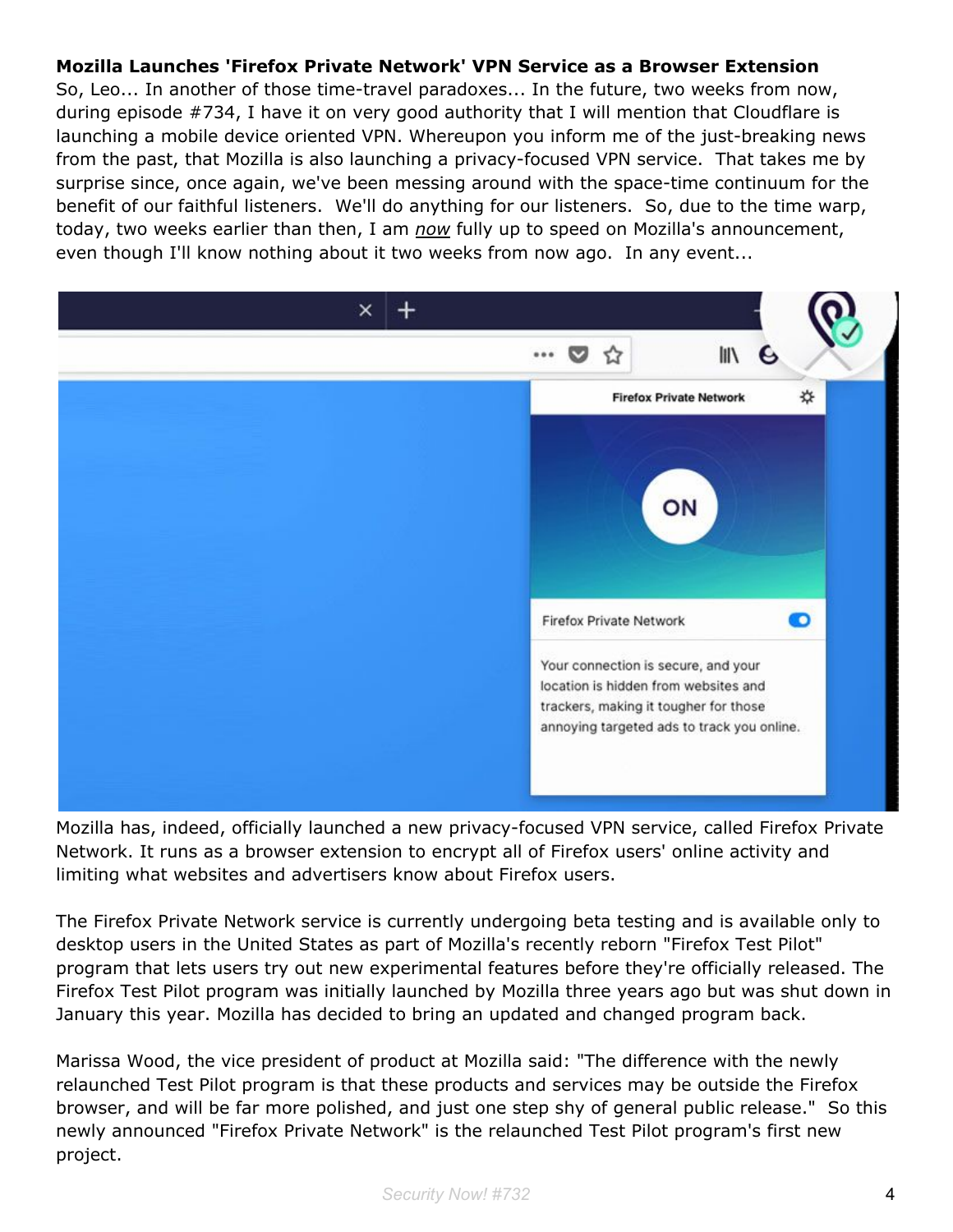As we would expect of any Virtual Private Network service, the Firefox Private Network masks its users' IP address from third-party online trackers and protects sensitive information, like the website you visit and your financial information, when using public Wi-Fi. It's important to note, however, that all by itself it's not offering anti-tracking protection since these days that's primarily done from within the browser and is not dependent upon IP addresses which change as mobile users switch hotspots, cellular regions, home and office.

Which is not to suggest that it's not super-useful as a VPN. Mozilla says its Firefox Private Network "provides a secure, encrypted path to the web to protect your connection and your personal information anywhere, and everywhere you use your Firefox browser." So a built-in facility it would bring easy-to-use and useful VPN services to many people who might not otherwise go to all of the trouble to setup a VPN when browsing.

The Firefox Private Network VPN encrypts and funnels Internet browsing activity (but ONLY Internet browsing activity) through a collection of remote proxy servers, thereby masking its user's actual location and blocking third parties, including government and your ISP, from snooping on browser traffic... at least until it emerges from the other end of the VPN connection.

Interestingly, the proxy servers used by the Firefox Private Network extension are provided by Cloudflare. Mozilla and Cloudflare have agreed to provide "strong privacy controls" to limit what data Cloudflare may collect and for how long it may store any data. We have often talked about VPN services and one of the many issues is whether they log and, if so, what log retention policies they follow.

Cloudflare has stated: "Cloudflare only observes a limited amount of data about the HTTP/HTTPS requests that are sent to the Cloudflare proxy via browsers with an active Mozilla extension. When requests are sent to the Cloudflare proxy, Cloudflare will observe your IP address, the IP address for the Internet property you are accessing, source port, destination port, timestamp and a token provided by Mozilla that indicates that you are a Firefox Private Network user. We call this "Proxy Data." All Proxy Data will be deleted within 24 hours."

How To Sign Up For Firefox VPN Service

Firefox Private Network currently works only on desktop Firefox, but it is slated to be available for mobile Firefox users as well, once the VPN exits beta. Although the Firefox Private Network service is currently free, Mozilla hinted that the company is exploring the possibility of adding value commercial service pricing options for the service in the future to make the service self-sustaining.

Anyone with a Firefox account residing in the United States may experiment with the Firefox VPN service for free by signing up on the Firefox Private Network website. Once installed on the desktop, the Firefox Private Network extension will add a toggle on Firefox's toolbar to allow it to be easily turned on or off at any time.

<https://private-network.firefox.com/>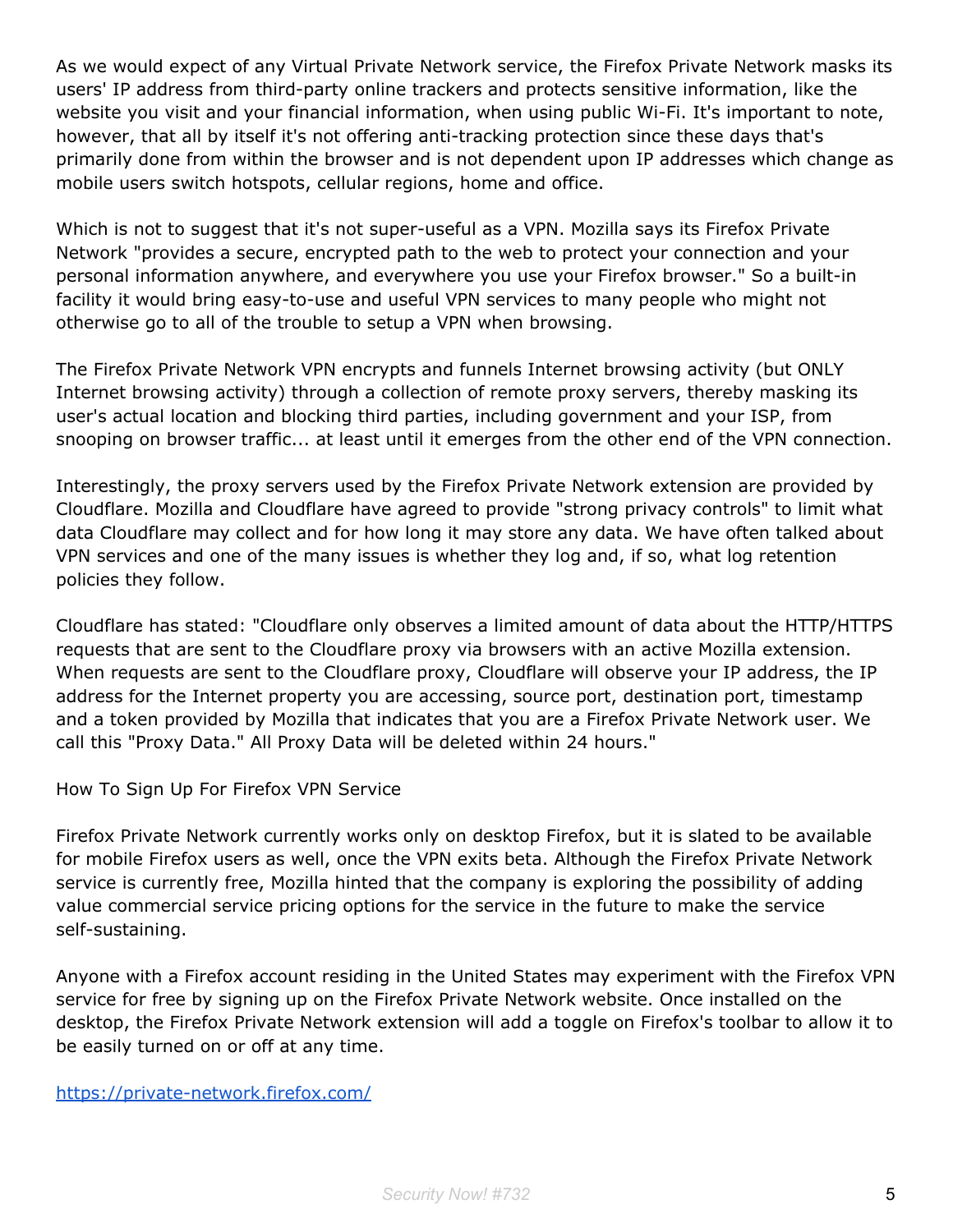### **Patch Tuesday Redux**

Last Tuesday was September's Patch Tuesday... and it did not disappoint, providing fixes for a whopping 79 vulnerabilities, 17 of which were considered to be critical.

Among the many, we received a further fix for last month's very worrisome CTF flaws discovered and explored in excruciating detail by Google's Tavis Ormandy. As we'll recall, Tavis discovered how unprivileged attackers could launch their attack code with elevated privileges. And we've long since been disabused of the notion that elevation of privilege is nothing to worry about.

During the previous Patch Tuesday in August Microsoft dealt with one of the related vulnerabilities (CVE-2019-1162), but at the time indicated that there was still more to come. So as part of this month's offerings Microsoft has released another fix for this domain of flaws titled "CVE-2019-1235 | Windows Text Service Framework Elevation of Privilege Vulnerability".

### Quoting Microsoft:

An elevation of privilege vulnerability exists in Windows Text Service Framework (TSF) when the TSF server process does not validate the source of input or commands it receives. An attacker who successfully exploited this vulnerability could inject commands or read input sent through a malicious Input Method Editor (IME). This only affects systems that have installed an IME.

To exploit this vulnerability, an attacker would first have to log on to the system. An attacker could then run a specially crafted application that could exploit the vulnerability and take control of an affected system.

The security update addresses this vulnerability by correcting how the TSF server and client validate input from each other.

As we know, the other continuously-troubled area of Windows has been Remote Desktop. So in this month's patch batch we get FOUR more fixes to the RDP's client side which fix more of those "not really such a big problem" discoveries that Microsoft has apparently been making now that they have put renewed focus upon RDP recently. All four were remote code execution vulnerabilities, but they did require a user to connect to a malicious RDP server.

### Again, in Microsoft's words:

Remote code execution vulnerabilities exist in the Windows Remote Desktop Client when a user connects to a malicious server. An attacker who successfully exploited this vulnerability could execute arbitrary code on the computer of the connecting client. An attacker could then install programs; view, change, or delete data; or create new accounts with full user rights.

To exploit this vulnerability, an attacker would need to have control of a server and then convince a user to connect to it. An attacker would have no way of forcing a user to connect to the malicious server, they would need to trick the user into connecting via social engineering, DNS poisoning or using a Man in the Middle (MITM) technique. An attacker could also compromise a legitimate server, host malicious code on it, and wait for the user to connect.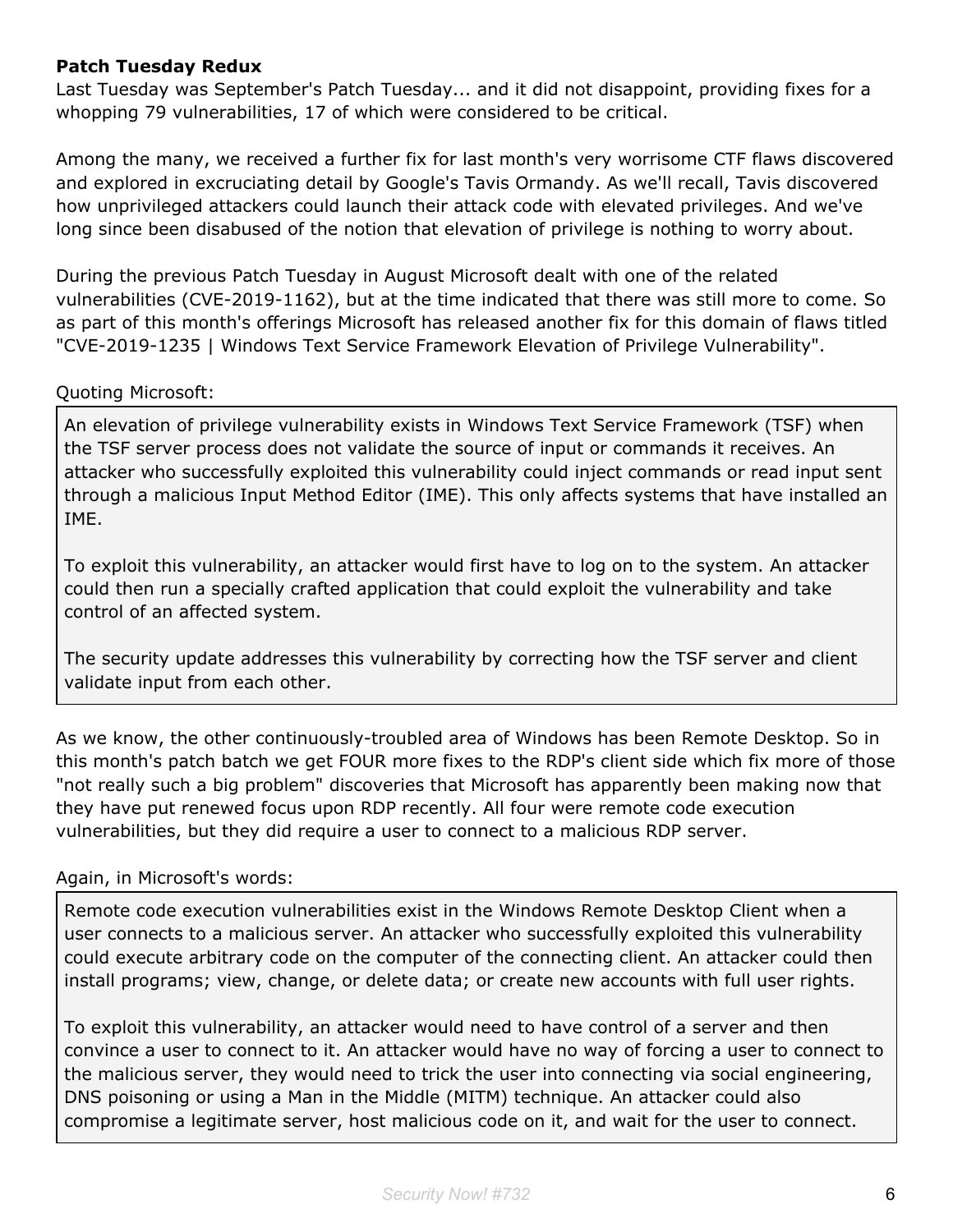We should also note that Microsoft has said that three of the four vulnerabilities have been publicly disclosed and that two of them have known exploits.

One of those 17 critical vulnerabilities fixed this month is CVE-2019-1208, a VBScript Remote Code Execution Vulnerability. So it's just as well that Microsoft will be throwing in the towel on JBScript in favor of the now-industry-wide standard ECMAScript. Still, as we all too well know, legacy usage and dependency will continue forever.

So, Microsoft wrote:

A remote code execution vulnerability exists in the way that the VBScript engine handles objects in memory. The vulnerability could corrupt memory in such a way that an attacker could execute arbitrary code in the context of the current user. An attacker who successfully exploited the vulnerability could gain the same user rights as the current user. If the current user is logged on with administrative user rights, an attacker who successfully exploited the vulnerability could take control of an affected system. An attacker could then install programs; view, change, or delete data; or create new accounts with full user rights.

### **Chrome Remote Desktop**

<https://remotedesktop.google.com/home> <https://remotedesktop.google.com/support>

*"Your desktop anywhere - Securely access your computer from your phone, tablet or another computer. It's fast, simple and free."*

*"Give & get support - Get remote support for your computer, or give remote support to someone else."*

There are also iOS and Android clients:

Securely access your computer from your iOS device. It's fast, simple and free.

- Download the Chrome Remote Desktop app from the Chrome WebStore on the computer you want to access remotely.
- Install Chrome Remote Desktop software and follow the instructions to complete setup.
- On your iOS device, open the app and tap on any of your online computers to connect.

Wikipedia: [https://en.wikipedia.org/wiki/Chrome\\_Remote\\_Desktop](https://en.wikipedia.org/wiki/Chrome_Remote_Desktop)

Chrome Remote Desktop is a remote desktop software tool developed by Google that allows a user to remotely control another computer through a proprietary protocol developed by Google unofficially called "Chromoting". It transmits the keyboard and mouse events from one computer to another, relaying the graphical screen updates back in the other direction, over a network. This feature therefore consists of a server component, for the host computer, and a client component on the computer accessing the remote computer.

The Chrome Remote Desktop client was originally a Chrome extension from the Chrome Web Store requiring Google Chrome; the extension is deprecated, and a web "portal" is available at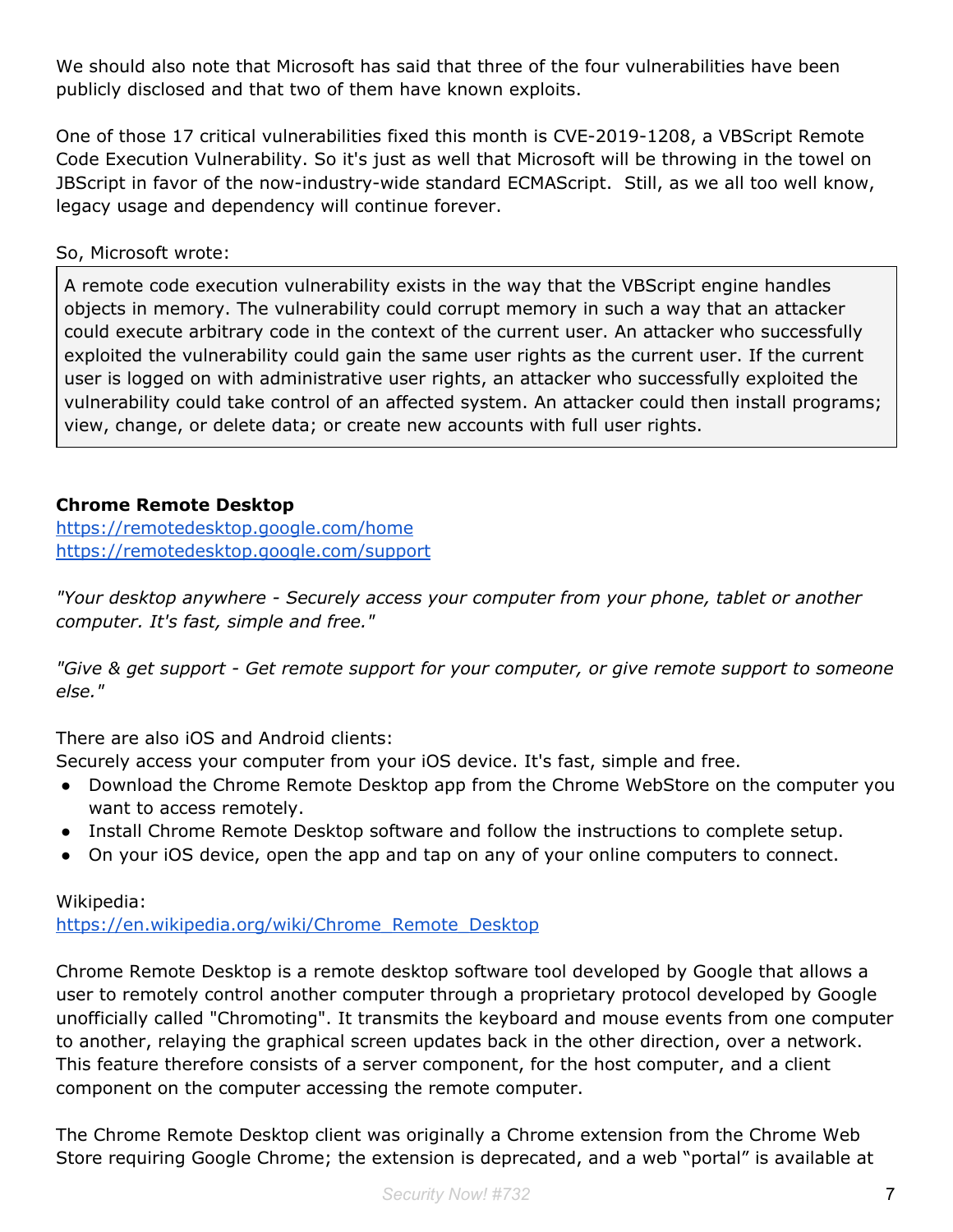[https://remotedesktop.google.com.](https://remotedesktop.google.com/) The browser must support WebRTC and other unspecified "modern web platform features". The client software is also available on Android and iOS.

If the computer is to host remote access, such as for remote support, a server package is downloaded and Chrome must be used. This is available for Microsoft Windows, macOS, Linux and Chrome OS.

The Chrome Remote Desktop remote assistance mode has a variation, allowing a permanent, pre-authorised connection to a remote computer, designed to allow a user to connect to another one of their own machines remotely. In contrast, Remote Assistance is designed for short-lived remote connections, and requires an operator on the remote computer to participate in authentication, as remote assistance login is via PIN passwords generated by the remote host human operator. This method of connection will also periodically block out the control from the connecting user, requiring the person on the host machine to click a button to "Continue sharing" with the connected client.

The protocol uses VP8 video encoding to display the remote computer's desktop to the user with high performance over low bandwidth connections. Under Windows, it supports copy-paste and real-time audio feed as well, but lacks an option to disable sharing and transmission of the audio stream. The software is limited to 100 clients. Attempting to add further PCs after reaching 100 will result in a "failed to register computer" error.

### **EXIM eMail servers are in trouble again**

Recall that three months ago, the Exim maintainers patched a severe remote command execution vulnerability (CVE-2019-10149), that was being actively exploited in the wild to compromise vulnerable servers. That was the weird "takes a week to do" data trickle exploit that placed shell commands into the reply to address, which the server would execute once it finally got tired of waiting and timed-out.

This one is way worse: Exim maintainers have released Exim version 4.92.2 after publishing an early warning two days before hand to give sys ops an early warning heads-up on its upcoming security patches which affect ALL versions of the email server software up to and including the then-latest 4.92.1.

Just to remind everyone why this matters, Exim is a widely used, open source mail transfer agent for our Unix-like operating systems (Linux, Mac OSX, Solaris, etc.) which it behind nearly 60% of the Internet's email servers today.

The new vulnerability is CVE-2019-15846 and it affects Exim servers that accept TLS connections. Of course, that's now considered best practice. But the flaw that was discovered allows attackers to obtain root-level access to the system "by sending an SNI (Server Name Indication) ending in a backslash-null sequence during the initial TLS handshake." Whoopsie!

As we know, SNI is an extension of the TLS protocol which allows servers to host multiple TLS certificates on a single IP. It allows a connecting client to tell the server, in the first TLS packet, which server certificate it wants to use. And, according to the Exim team, since the vulnerability does not depend on the specific TLS library being used by the server, both GnuTLS and OpenSSL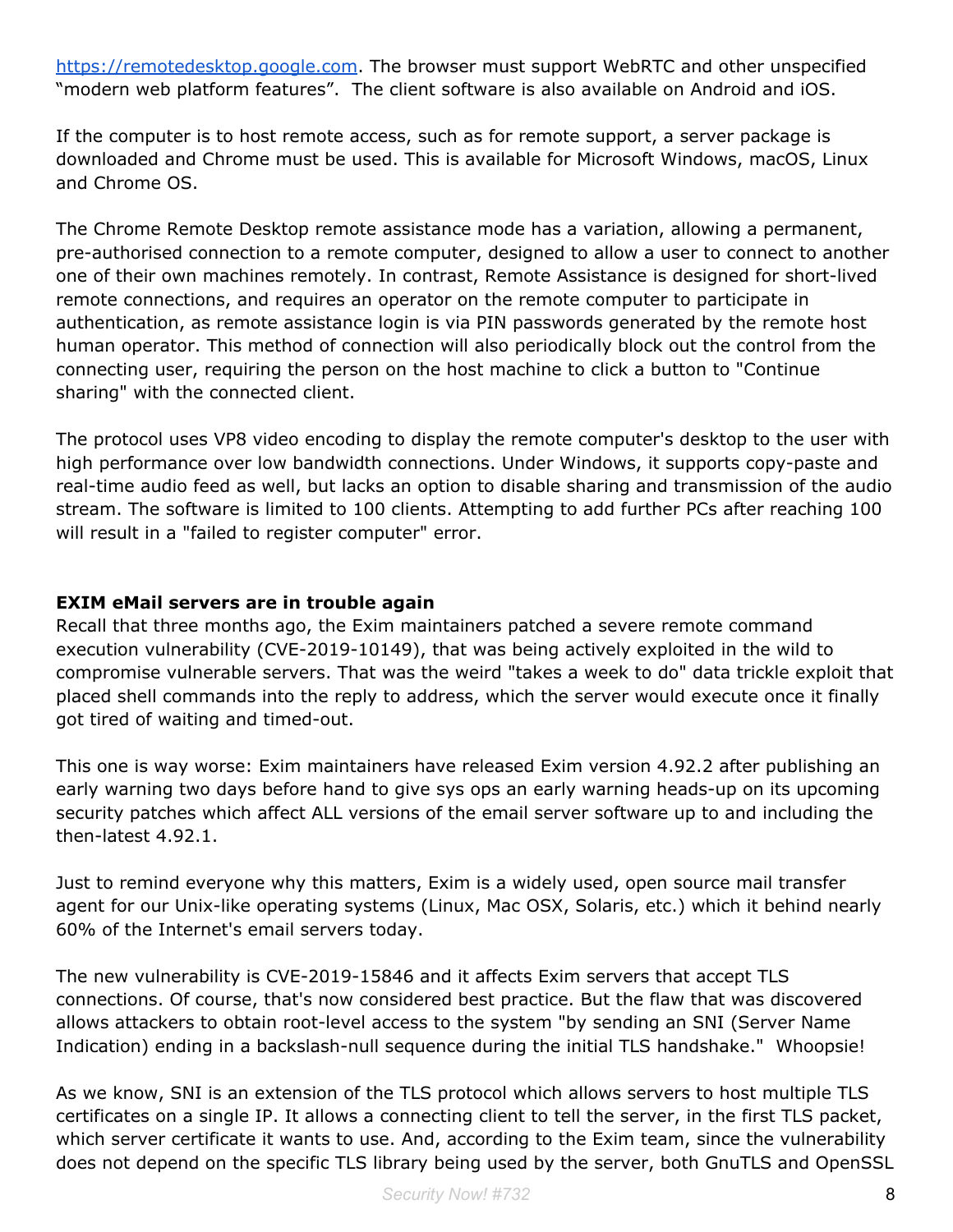are affected.

And though the "drop-in" default configuration of the Exim mail server software does not have TLS enabled -- since TLS certs need to be supplied and configured -- some operating systems DO bundle Exim with the vulnerable feature enabled by default.

So, just a heads up to anyone listening here who is responsible for any Exim installations. You'll definitely want to update to v4.92.2 immediately.

### **Miscellany**

### **Firefox: browser.tabs.unloadOnLowMemory / TRUE == a WIN!!**

Upon enabling the switch Firefox's memory consumption *immediately* dropped

### **Enabling Ransomware Prevention in Windows 10:**

We've been talking a lot about Ransomware recently because... Ransomware.

So I wanted to note something that someone tweeted in my direction, which was that Windows 10's Windows Defender includes a "Ransomware Protection" which enables various protections against ransomware. Presumably because it might bite someone by falsely triggering, this feature is always disabled by default. But these days, with ransomware attacks increasing, I would recommend that Win10 users flip this switch "ON."

Windows 10's Ransomware Protection involves Controlled Folder Access and Ransomware Data Recovery.

Controlled Folder Access will -- DEFINITELY -- cause you some annoyance while it's being trained... Which is why it's definitely OFF by default. By default it blocks many of Microsoft's own apps, like IE and Edge. But once it has been trained it will definitely be useful (until and unless it, too, is bypassed) to keep unknown baddies from touching your user-data-filled directories.

The second component is Ransomware Data Recovery, which automatically syncs those same common user-data directories with your Microsoft OneDrive to backup those files. Ransomware victims with this feature enabled can then use OneDrive to recover their files if they ever become encrypted by ransomware.

Note that the use of any 3rd-party A/V software will disable Windows Defender's real-time protection and so, too, the real-time Ransomware Protection.

Assuming that you're only using Windows Defender, in the Control Panel select "Update & Security" then "Windows Security."

- From "Windows Security", click on Virus & Threat Protection option.
- Scroll down and locate Ransomware Protection and click on the Manage ransomware protection option.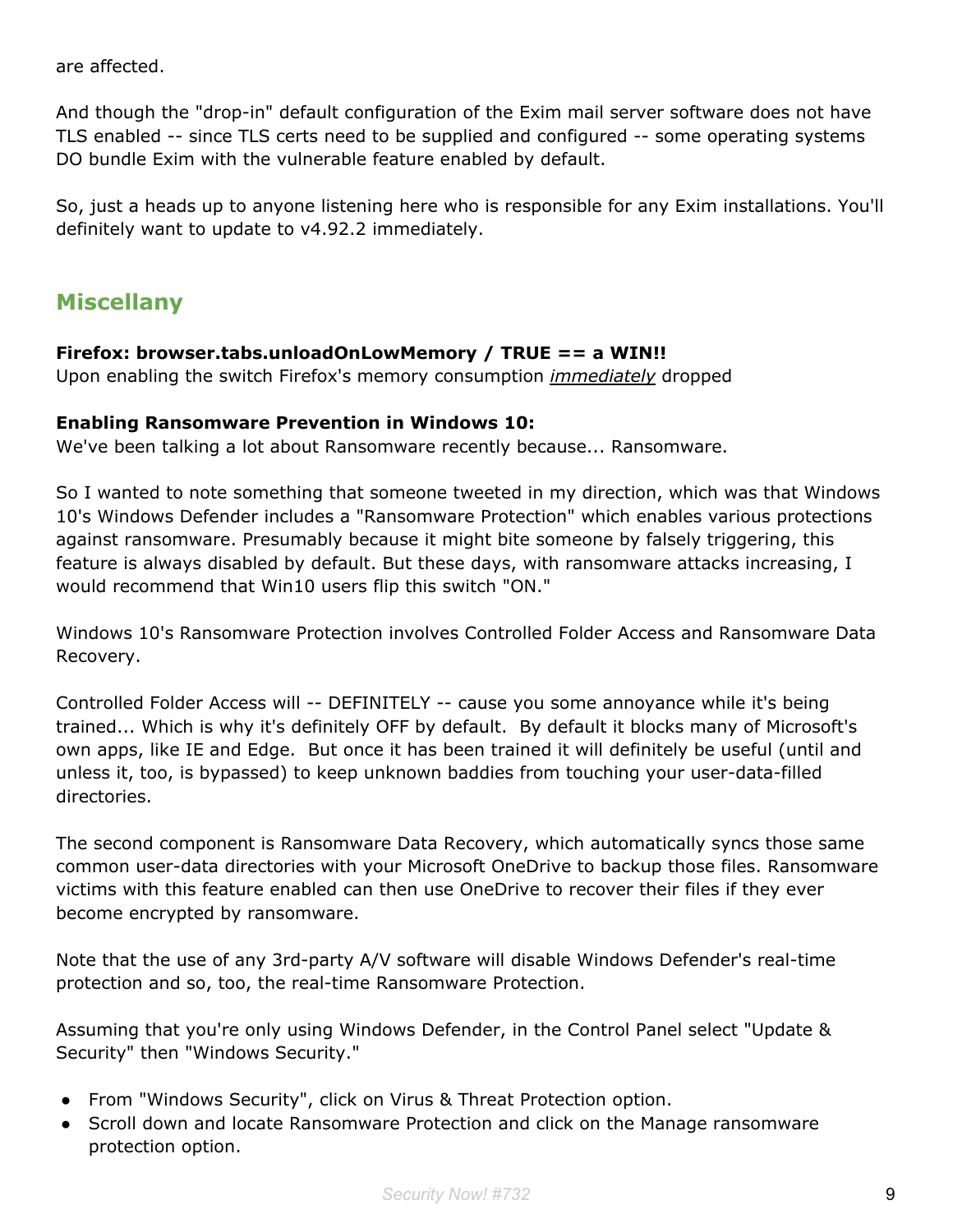- On the next page is a brief description of Controlled Folder Access and a toggle to enable it. Turn it on.
- To enable Ransomware Protection with Controlled Folder Access enabled, login to OneDrive.
- Controlled Folder Access can be configured to monitor and block any chosen directories from malicious programs.

Just be aware that CFA will be =EXTREMELY= noisy until it has been trained about all of the programs which you WANT to give access to. I have extensive experience with it since my Windows SQRL client's self-installer really gets its attention. And I was amazed that Microsoft didn't even pre-load their own browsers into the permitted list.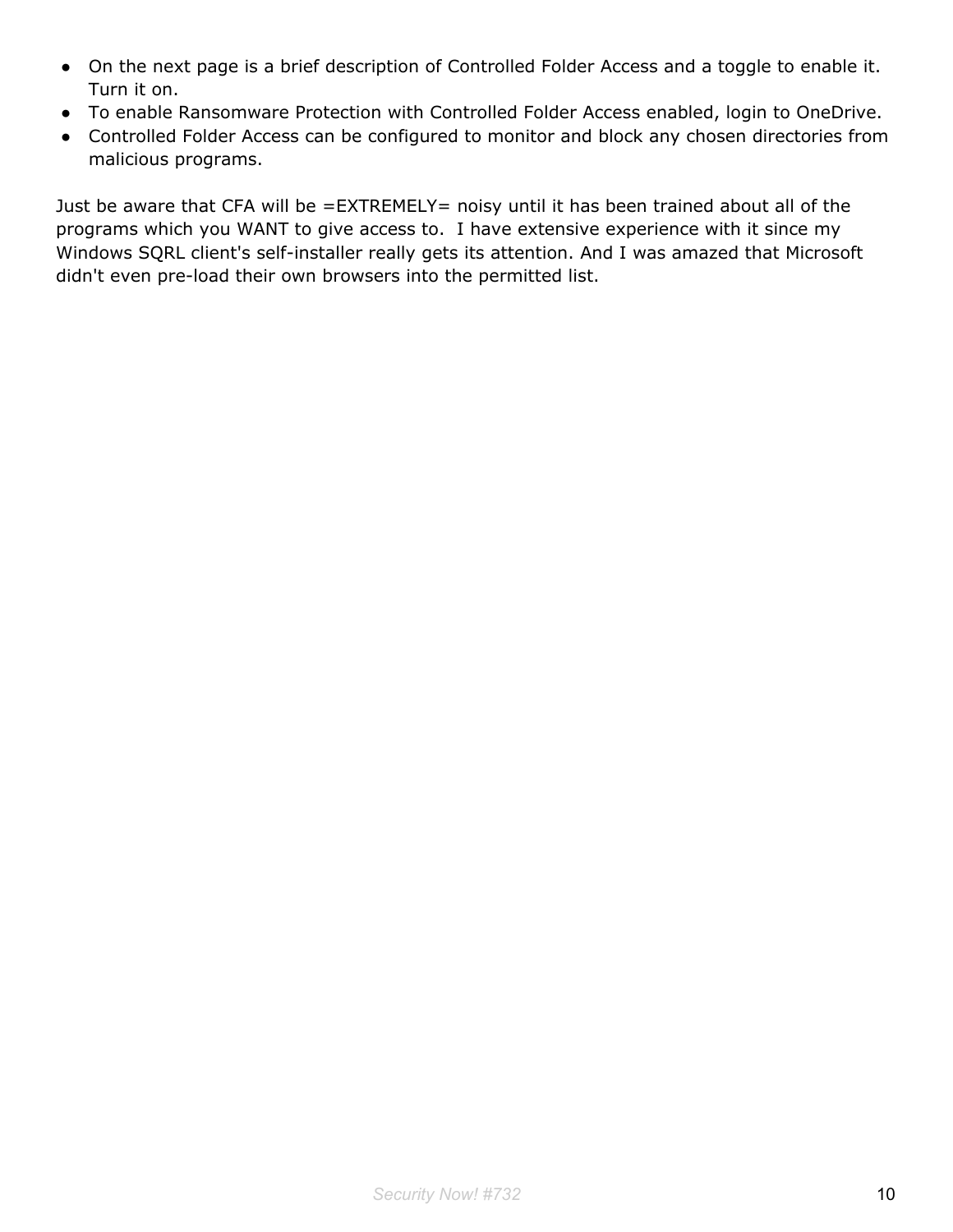

The SimJacker icon above is animated & wonderful. Watch & it'll repeat: <https://simjacker.com/>

[https://simjacker.com/downloads/briefingpapers/AdaptiveMobile-Security\\_Simjacker-Briefing-Pa](https://simjacker.com/downloads/briefingpapers/AdaptiveMobile-Security_Simjacker-Briefing-Paper.pdf) [per.pdf](https://simjacker.com/downloads/briefingpapers/AdaptiveMobile-Security_Simjacker-Briefing-Paper.pdf)

Introducing: "SIMjacker" … a new SIM card flaw -- discovered being actively exploited in the wild, which allows attackers to hijack any phone just by sending it an SMS message…

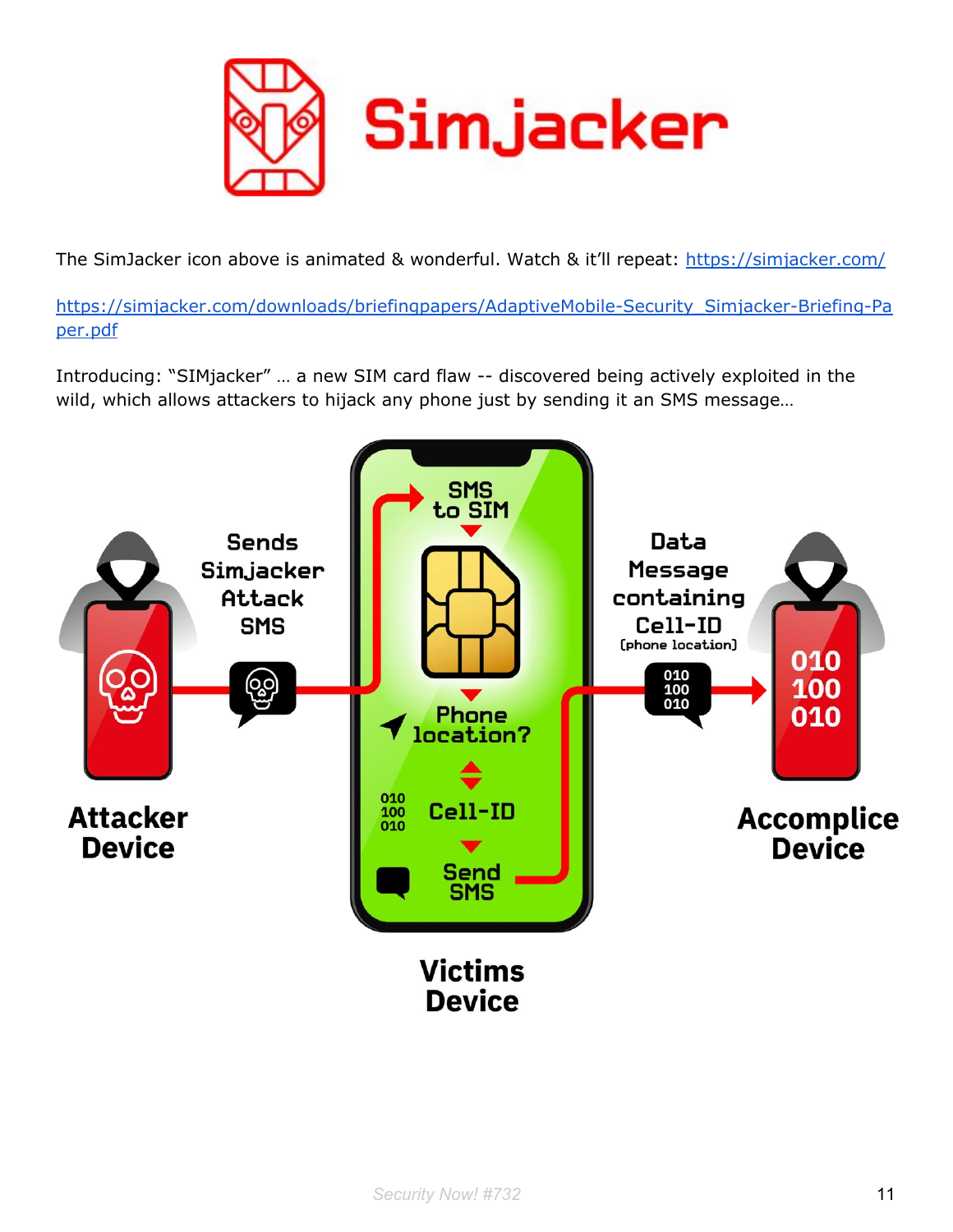### **Overview:**

AdaptiveMobile Security have uncovered a new and previously undetected vulnerability and associated exploits, called Simjacker. This vulnerability is currently being actively exploited by a specific private company that works with governments to monitor individuals.

"Simjacker" and its associated exploits is a huge jump in complexity and sophistication compared to attacks previously seen over mobile core networks. The main Simjacker attack involves an SMS containing a specific type of spyware-like code being sent to a mobile phone, which then instructs the SIM Card within the phone to 'take over' the mobile phone to retrieve and perform sensitive commands. The location information of thousands of devices was obtained over time without the knowledge or consent of the targeted mobile phone users. During the attack, the user is completely unaware that they received the attack, that information was retrieved, and that it was successfully exfiltrated. However the Simjacker attack can, and has been extended further to perform additional types of attacks.

Simjacker has been further exploited to perform many other types of attacks against individuals and mobile operators such as fraud, scam calls, information leakage, denial of service and espionage. AdaptiveMobile Security Threat Intelligence analysts observed the hackers vary their attacks, testing many of these further exploits. In theory, all makes and models of mobile phone are open to attack as the vulnerability is linked to a technology embedded on SIM cards. The Simjacker vulnerability could extend to over 1 billion mobile phone users globally, potentially impacting countries in the Americas, West Africa, Europe, Middle East and indeed any region of the world where this SIM card technology is in use.

We are quite confident that this exploit has been developed by a specific private company that works with governments to monitor individuals. AdaptiveMobile Security has been working closely with their customers and the wider industry; including both mobile network operators and SIM card manufacturers to protect mobile phone subscribers. We have blocked attacks and are committed to using our global threat intelligence to build defences against these new sophisticated attacks that are circumventing current security measures.

### **Background**

AdaptiveMobile Security's industry leading TIU team has detected unusual activity over messaging and signalling bearers in specific customers, occurring over a long period of time. Specific, targeted subscribers were receiving SMS messages that were causing them to send another SMS with location/terminal information, without any notification or knowledge. Subsequent deeper investigation revealed a vulnerability that allowed almost every single mobile device in affected operators to be open to manipulation. We believe this vulnerability has been exploited for at least the last two years by a highly sophisticated attacker group.

### **So, how does this work?**

The main Simjacker attack involves a SMS containing a specific type of spyware-like code being sent to a mobile phone, which then instructs the SIM Card within the phone to 'take over' the mobile phone to retrieve and perform sensitive commands. The attacks exploit the ability to send SIM Toolkit Messages and the presence of the S@T Browser on the SIM card of vulnerable subscribers. (The S@T Browser is normally used for browsing through the SIM card.) The Attack messages use the S@T Browser functionality to trigger proactive commands that are sent to the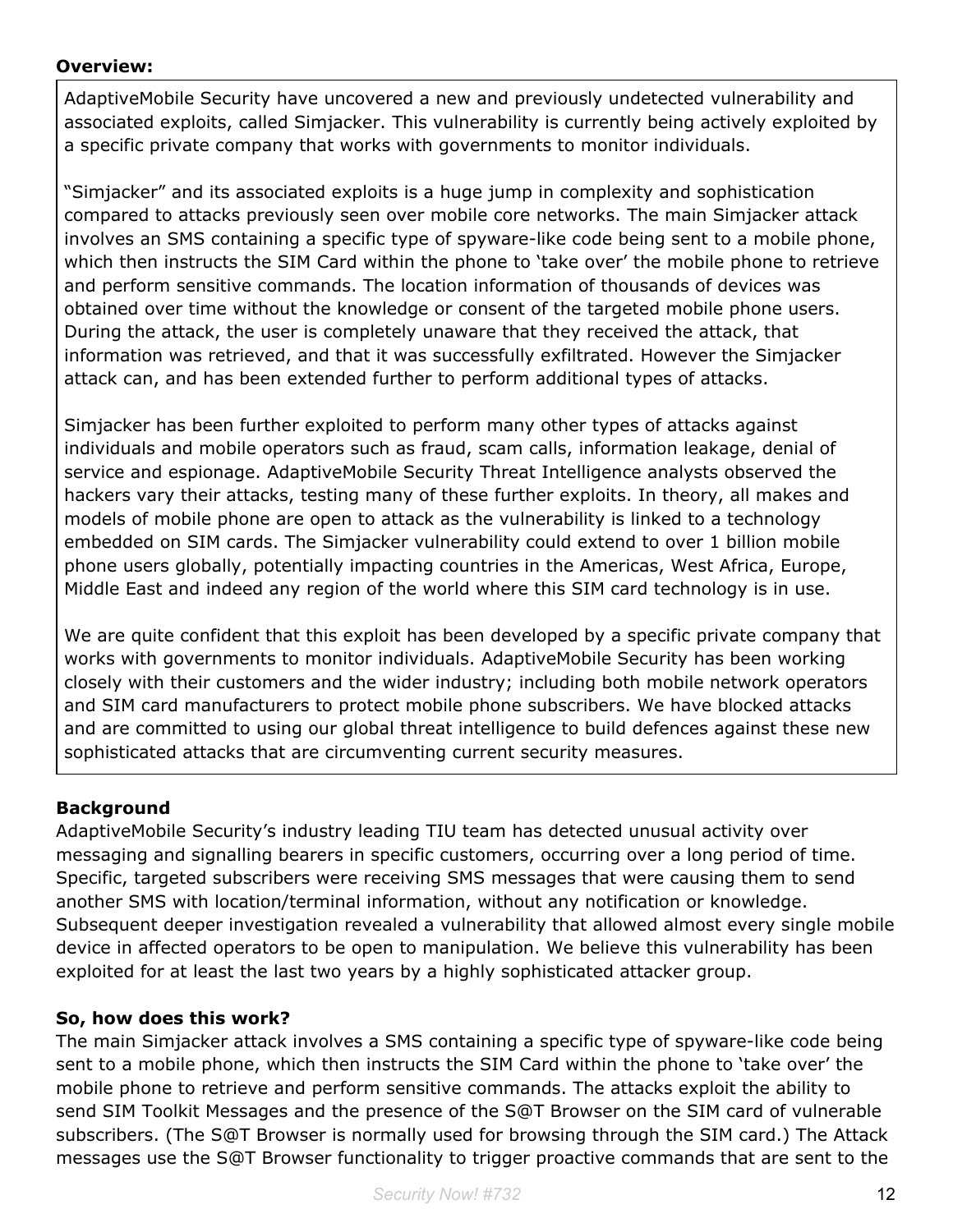handset. The responses to these commands are sent back from the handset to the SIM card and stored there temporarily. Once the relevant information is retrieved from the handset, another proactive command is sent to the handset to send an SMS out with the information.

### //////////////

What the Hell??? An "S@T Browser" of some kind on SIM cards? So, at this point I jump over to Wikipedia to get a bit more background… and that just makes it worse! Wikipedia says:

**SIM Application Toolkit** (**STK**) is a standard of the [GSM](https://en.wikipedia.org/wiki/GSM) system which enables the [subscriber](https://en.wikipedia.org/wiki/Subscriber_identity_module) identity [module](https://en.wikipedia.org/wiki/Subscriber_identity_module) (SIM card) to initiate actions which can be used for various [value-added](https://en.wikipedia.org/wiki/Value-added) services. Similar standards exist for other network and card systems, with the **USIM Application Toolkit** (USAT) for [USIMs](https://en.wikipedia.org/wiki/Universal_Subscriber_Identity_Module) used by newer-generation networks being an example. A more general name for this class of Java [Card-](https://en.wikipedia.org/wiki/Java_Card)based applications running on UICC [cards](https://en.wikipedia.org/wiki/Universal_integrated_circuit_card) is the **Card Application Toolkit** (CAT).

The SIM Application Toolkit consists of a set of commands programmed into the SIM which define how the SIM should interact directly with the outside world and initiates commands independently of the handset and the network. This enables the SIM to build up an interactive exchange between a network application and the end user and access, or control access to, the network. The SIM also gives commands to the handset such as displaying menus and/or asking for user input.

STK has been deployed by many mobile operators around the world for many applications, often where a menu-based approach is required, such as Mobile [Banking](https://en.wikipedia.org/wiki/Mobile_Banking) and content browsing. Designed as a single application environment, the STK can be started during the initial power up of the SIM card and is especially suited to low level applications with simple user interfaces.

In [GSM](https://en.wikipedia.org/wiki/GSM) networks, the SIM Application Toolkit is defined by the GSM 11.14 standard released in 2001. From release 4 onwards, GSM 11.14 was replaced by 3GPP TS 31.111 which also includes the specifications of the USIM Application Toolkit for 3/4G networks.

AdaptiveMobile Security explained that their global threat analytics system, allowed them to correlate the Simjacker sources with known malicious threat actors. As a result, they can state with a high degree of certainty, that the source is a large professional surveillance company, with very sophisticated abilities in both signalling and handsets. These types of companies exploit the fact that some mobile operators may incorrectly regard core network security as solved if they deploy a standard GSMA 'compliant' firewall.

So they have revealed the existence of the vulnerability and associated exploits that they call Simjacker. They believe this vulnerability has been exploited for at least the last 2 years by a highly sophisticated threat actor in multiple countries, primarily for the purposes of surveillance. Other than the impact on its victims, from their analysis, Simjacker and its associated exploits is a huge jump in complexity and sophistication compared to attacks previously seen over mobile core networks. It represents a considerable escalation in the skill set and abilities of attackers seeking to exploit mobile networks.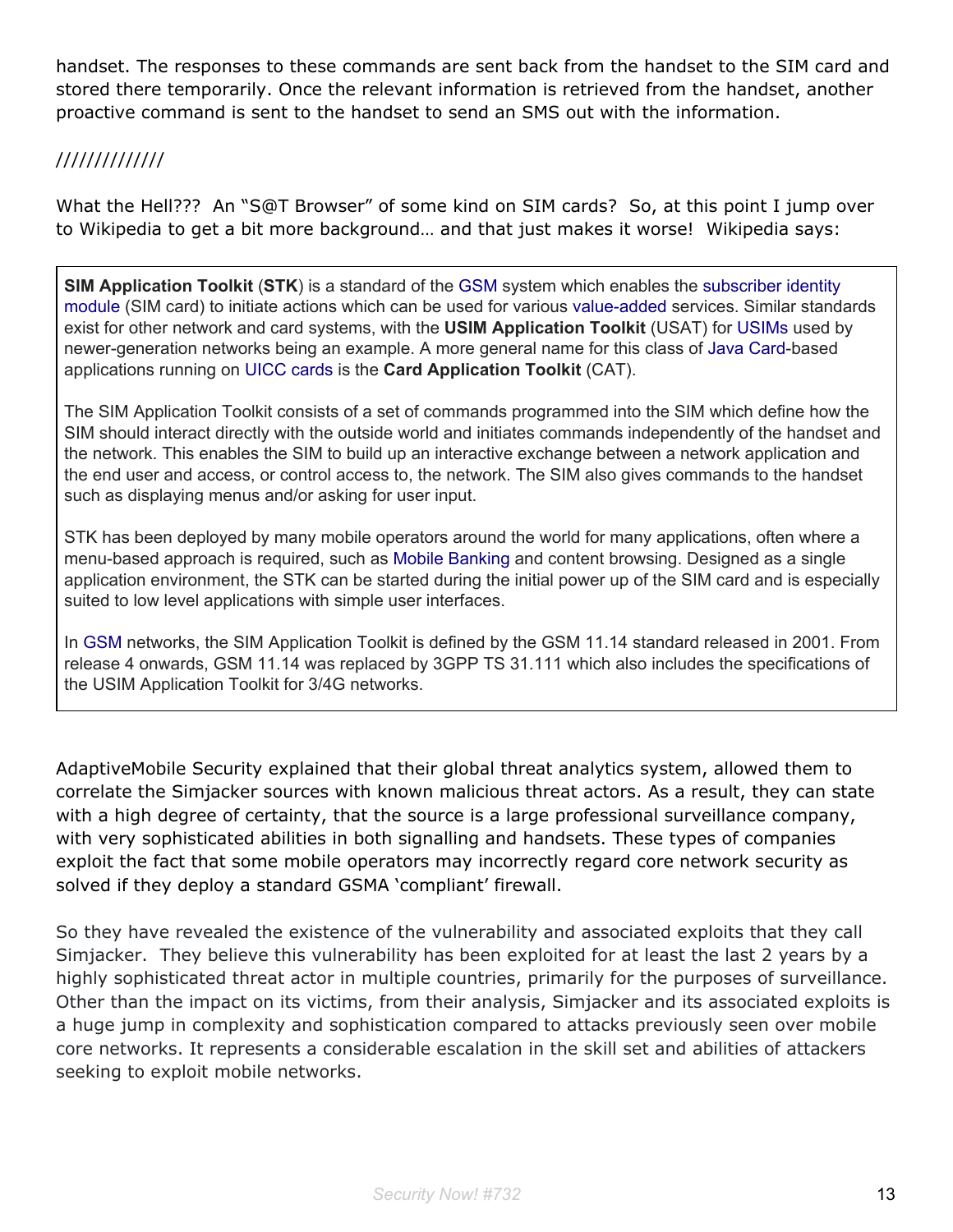Here's an overview of Simjacker, how it works and who is potentially exploiting it, as well as why it is such a significant new type of attack.

### **How it Works**

At its simplest, the main Simjacker attack involves a SMS containing a specific type of spyware-like code being sent to a mobile phone, which then instructs the UICC (SIM Card) within the phone to 'take over' the mobile phone, in order to retrieve and perform sensitive commands.

The attack begins when a SMS - that we term the Simjacker 'Attack Message' - is sent to the targeted handset. This Simjacker Attack Message, sent from another handset, a GSM Modem or a SMS sending account (in other words, any source) contains a series of SIM Toolkit (STK) instructions, and is specifically crafted to be passed on to the device's SIM Card. For these instructions to work the attack exploits the presence of a particular piece of software, called the S@T Browser located on the SIM Card. Once the Simjacker Attack Message is received by the UICC, it uses the S@T Browser library as an execution environment on the SIM. From there it's able to trigger logic on the handset.

For the main attack observed, the Simjacker code running on the SIM requests location and specific device information (the IMEI) from the handset. Once this information is retrieved, the Simjacker code collates it and sends the combined information to a recipient number via another SMS (we call this the 'Data Message'), by again triggering logic on the handset. This Data Message is the method by which the location and IMEI information can be exfiltrated to a remote phone controlled by the attacker.

During the attack, the user is completely unaware that they received the SMS with the Simjacker Attack message, that information was retrieved, and that it was sent outwards in the Data Message SMS - there is no indication in any SMS inbox or outbox.

#### **What makes this Attack work and why is it Special?**

The attack relies both on these specific SMS messages being allowed, and the S@T Browser software being present on the UICC in the targeted phone. Specific SMS messages targeting UICC cards have been demonstrated before on how they could be exploited for malicious purposes. The Simjacker attack takes a different approach, and greatly simplifies and expands the attack by relying on the S@T Browser software as an execution environment. The S@T (pronounced sat) Browser – or SIMalliance Toolbox Browser to give it its full name – is an application specified by the [SIMalliance,](https://simalliance.org/) and can be installed on a variety of UICC (SIM cards), including eSIMs. This S@T Browser software is not well known, is quite old, and its initial purpose was to enable services such as getting your account balance through the SIM card. Globally, its function has been mostly superseded by other technologies, and its specification has not been updated since 2009, however, like many legacy technologies it is still been used while remaining in the background. In this case we have observed the S@T protocol being used by mobile operators in at least 30 countries whose cumulative population adds up to over a billion people, so a sizable amount of people are potentially affected. It is also highly likely that additional countries have mobile operators that continue to use the technology on specific SIM cards.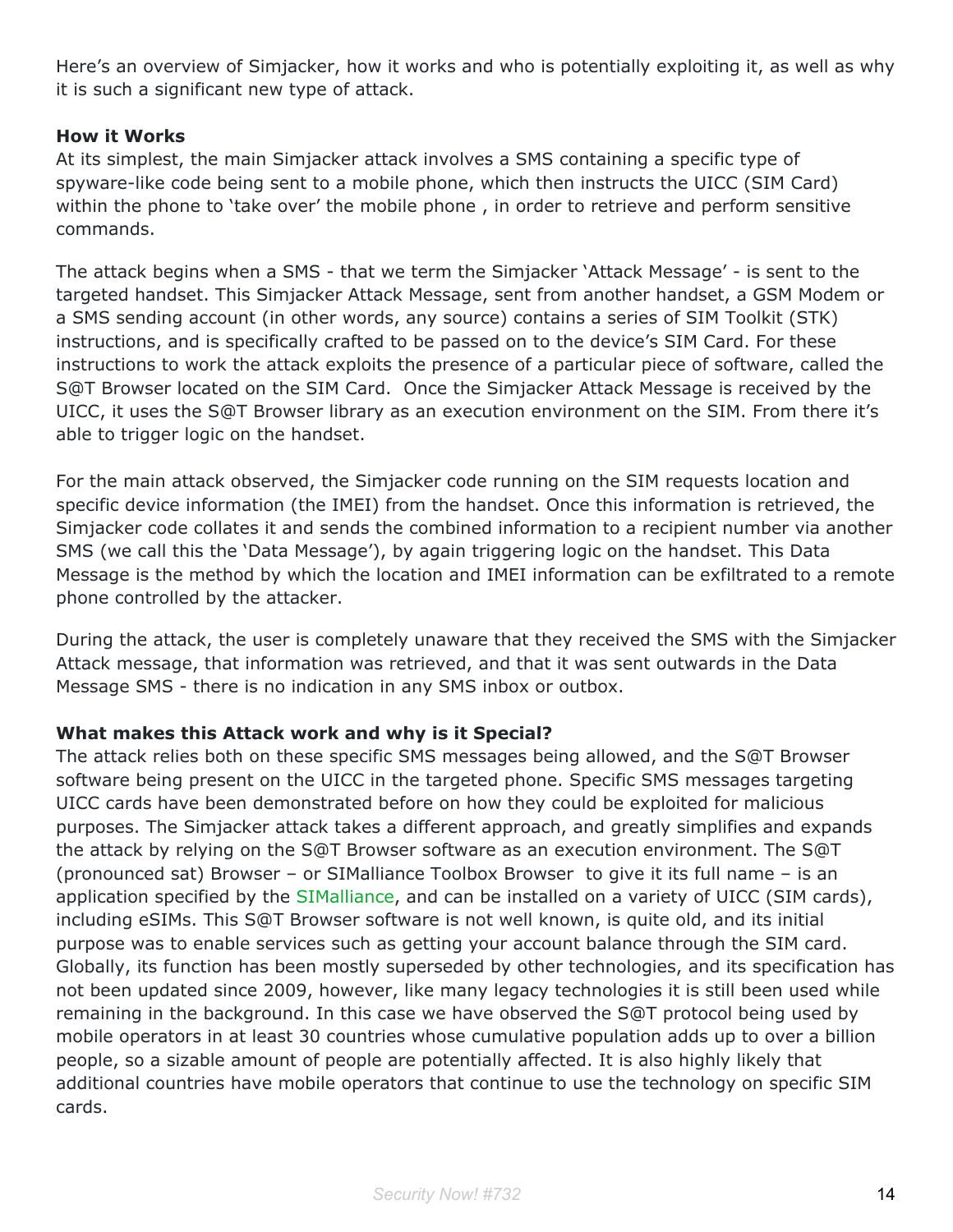

The Simjacker Attack Message could carry a complete malware/spyware payload because it contains a list of instructions that the SIM card is to execute. As software is essentially a list of instructions, and malware is 'bad' software, then this could make the Simjacker exploit the first real-life instance of spying malware sent within a SMS. Previous malware sent by SMS has been limited to sending links to malware, not the malware itself within a complete message.

### **Beyond Location**

But the novelty and potential of Simjacker does not stop there. Retrieving a person's location is one thing, but by using the same technique, and by modifying the attack message, the attacker can instruct the SIM to execute a wide range of attacks. This is thanks to the fact that the attacker has similar access to the complete STK command set. Some example STK commands are:

- **PLAY TONE**
- **SEND SHORT MESSAGE**
- **SET UP CALL**
- SEND USSD
- SEND SS
- PROVIDE LOCAL INFORMATION
	- *Location Information, IMEI, Battery, Network, Language, etc*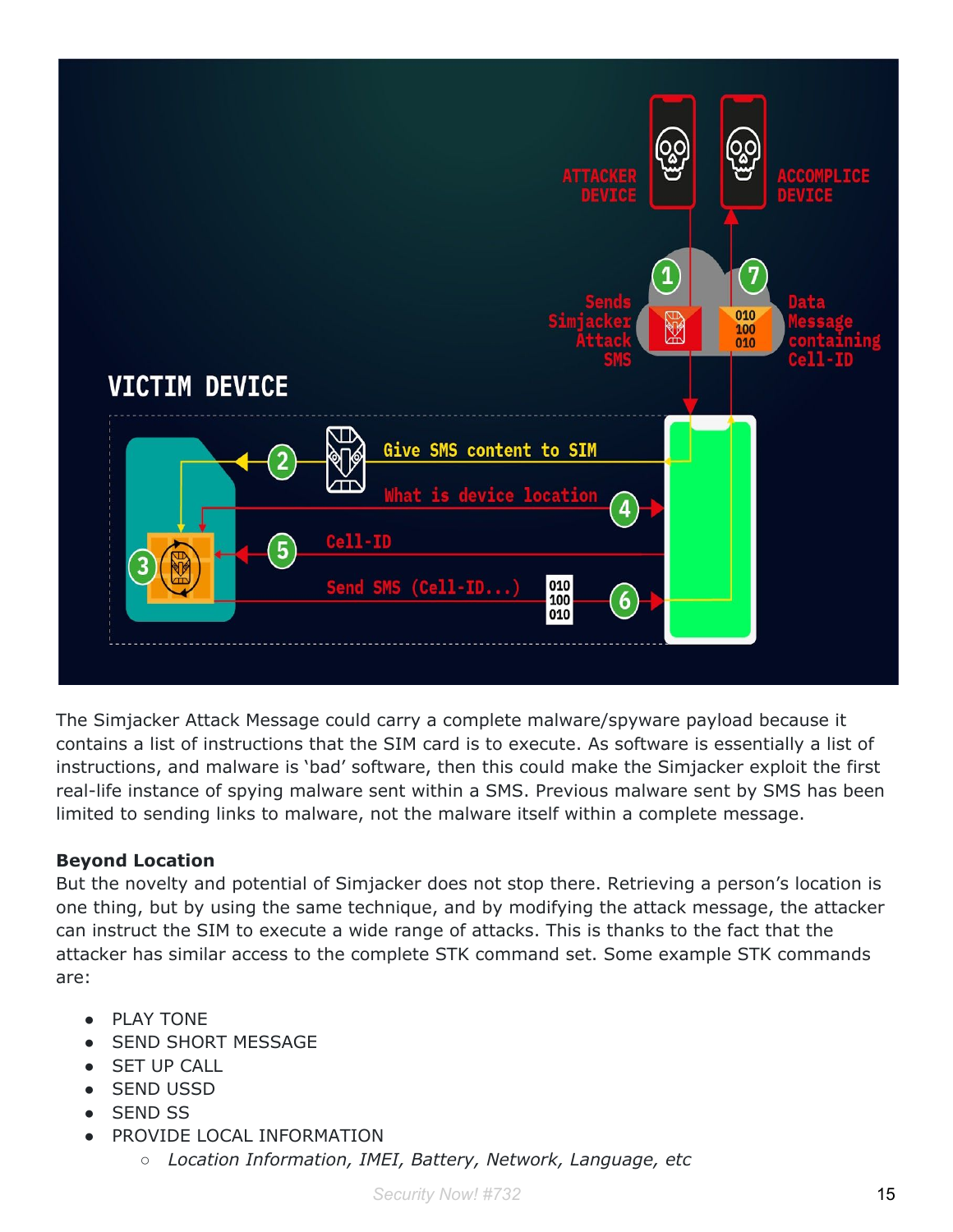- POWER OFF CARD
- RUN 'AT' COMMAND
- SEND DTMF COMMAND
- LAUNCH BROWSER
- **OPEN CHANNEL** 
	- *CS BEARER, DATA SERVICE BEARER, LOCAL BEARER, UICC SERVER MODE, etc*
- SEND DATA
- **GET SERVICE INFORMATION**
- SUBMIT MULTIMEDIA MESSAGE
- **GEOGRAPHICAL LOCATION REQUEST**

By using these commands in our own tests, we were able to make targeted handsets open up web browsers, ring other phones, send text messages and so on. These attacks could be used to fulfil such purposes as

- Mis-information (e.g. by sending SMS/MMS messages with attacker controlled content)
- Fraud (e.g. by dialling premium rate numbers),
- Espionage (as well as the location retrieving attack an attacked device it could function as a listening device, by ringing a number),
- Malware spreading (by forcing a browser to open a web page with malware located on it)
- Denial of service (e.g by disabling the SIM card)
- Information retrieval (retrieve other information like language, radio type, battery level etc.)

The AdaptiveMobile Security people explained that it might be possible to go even further depending on handset type - which they will discuss in our Virus Bulletin 2019 presentation on October 3rd. And they note that, worryingly, they are not the only people to think of these additional attacks. They said that over the last few weeks and months that had observed the attackers themselves experimenting with these different capabilities.

Finally, another benefit of Simjacker from the attacker's perspective is that many of its attacks appear to be fully handset make and model independent, thanks to the fact that the vulnerability is due to a very low-in-the-communications-stack SIM standard that all handsets must incorporate. They have observed devices from nearly every manufacturer being successfully targeted to retrieve location: Apple, ZTE, Motorola, Samsung, Google, Huawei, and even IoT devices with SIM cards. It's worth noting that some specific attacks and handsets do matter. Some, such as setting up a call, require user interaction to confirm, but this is not guaranteed and older phones or devices with no keypad or screens (such as IoT device) may not even ask for this.

### **Who is Doing this**

They wrote: "The next question then is who is exploiting this, and why? We are quite confident that this exploit has been developed by a specific private company that works with governments to monitor individuals. As well as producing this spyware, this same company also have extensive access to the [SS7](https://www.forbes.com/sites/parmyolson/2015/10/14/hackers-mobile-network-backbone-ss7/) and [Diameter](https://www.adaptivemobile.com/blog/measuring-the-diameter-protecting-4g-networks) core network, as we have seen some of the same Simjacker victims being targeted using attacks over the SS7 network as well, with SS7 attack methods being used as a fall-back method when Simjacker attacks do not succeed. So far, we have seen phone numbers from several countries being targeted by these attacks and we are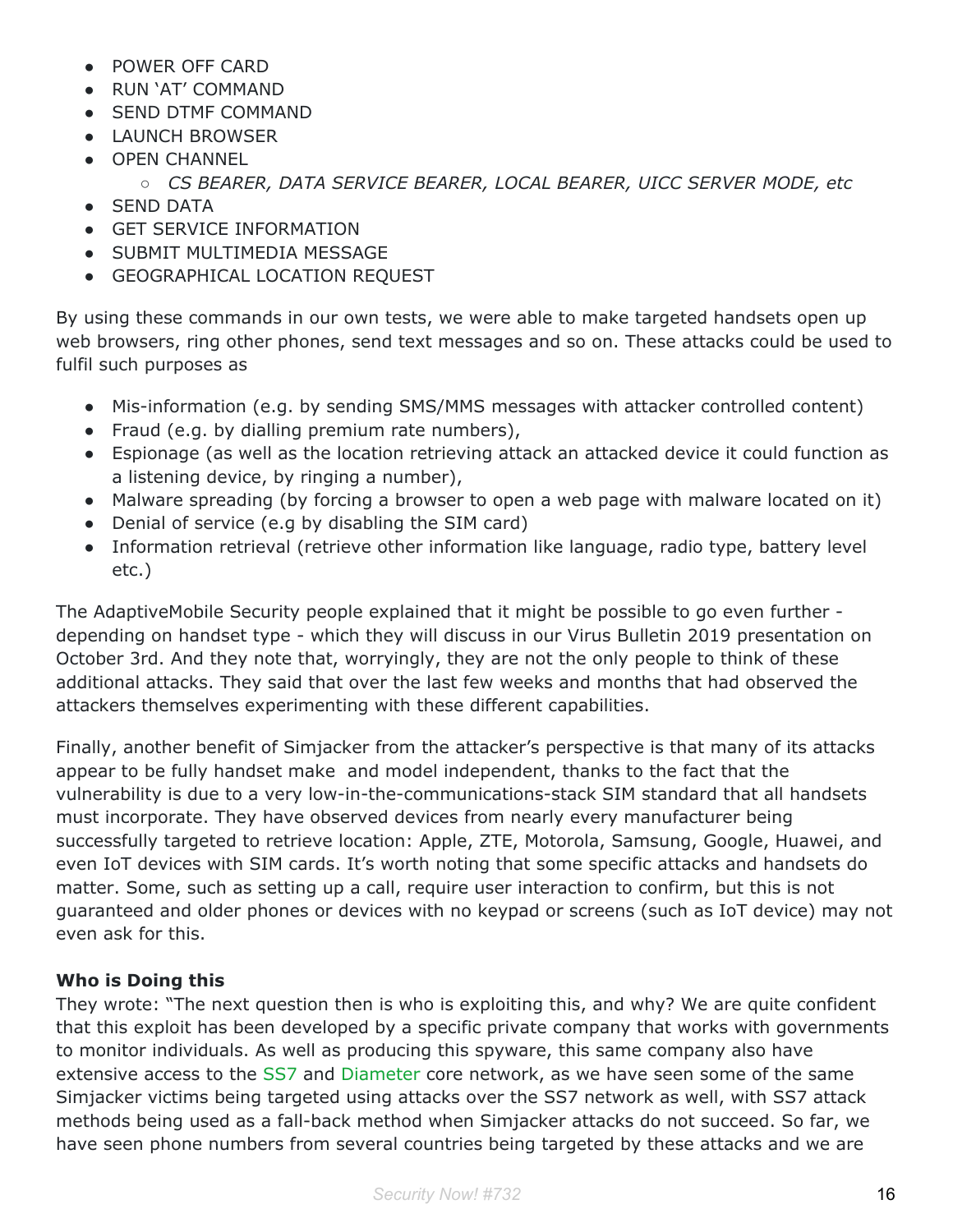very certain that individuals in other countries have also been targeted via Simjacker attacks. Using our collection of Signalling [Intelligence](https://www.adaptivemobile.com/products/sigil-signalling-intelligence-layer) we were able to correlate this Simjacker-related SS7 activity with a group we have already detected attempting to attack targets via SS7 means around the world.



In one country we are seeing roughly 100-150 specific individual phone numbers being targeted per day via Simjacker attacks, although we have witnessed bursts of up to 300 phone numbers attempting to be tracked in a day, the distribution of tracking attempts varies. A few phone numbers, presumably high-value, were attempted to be tracked several hundred times over a 7-day period, but most had much smaller volumes. A similar pattern was seen looking at per-day activity, many phone numbers were targeted repeatedly over several days, weeks or months at a time, while others were targeted as a once-off attack. These patterns and the number of tracking indicates it is not a mass surveillance operation, but one designed to track a large number of individuals for a variety of purposes, with targets and priorities shifting over time. The 'first use' of the Simjacker method makes sense from this viewpoint, as doing this kind of large volume tracking using SS7 or Diameter methods can potentially expose these sources to detection, so it makes more sense to preserve those methods for escalations or when difficulties are encountered.

### **Blocking the Attacks and Thinking Long-term**

To deal with this vulnerability, we and the mobile industry have been taking a number of steps.